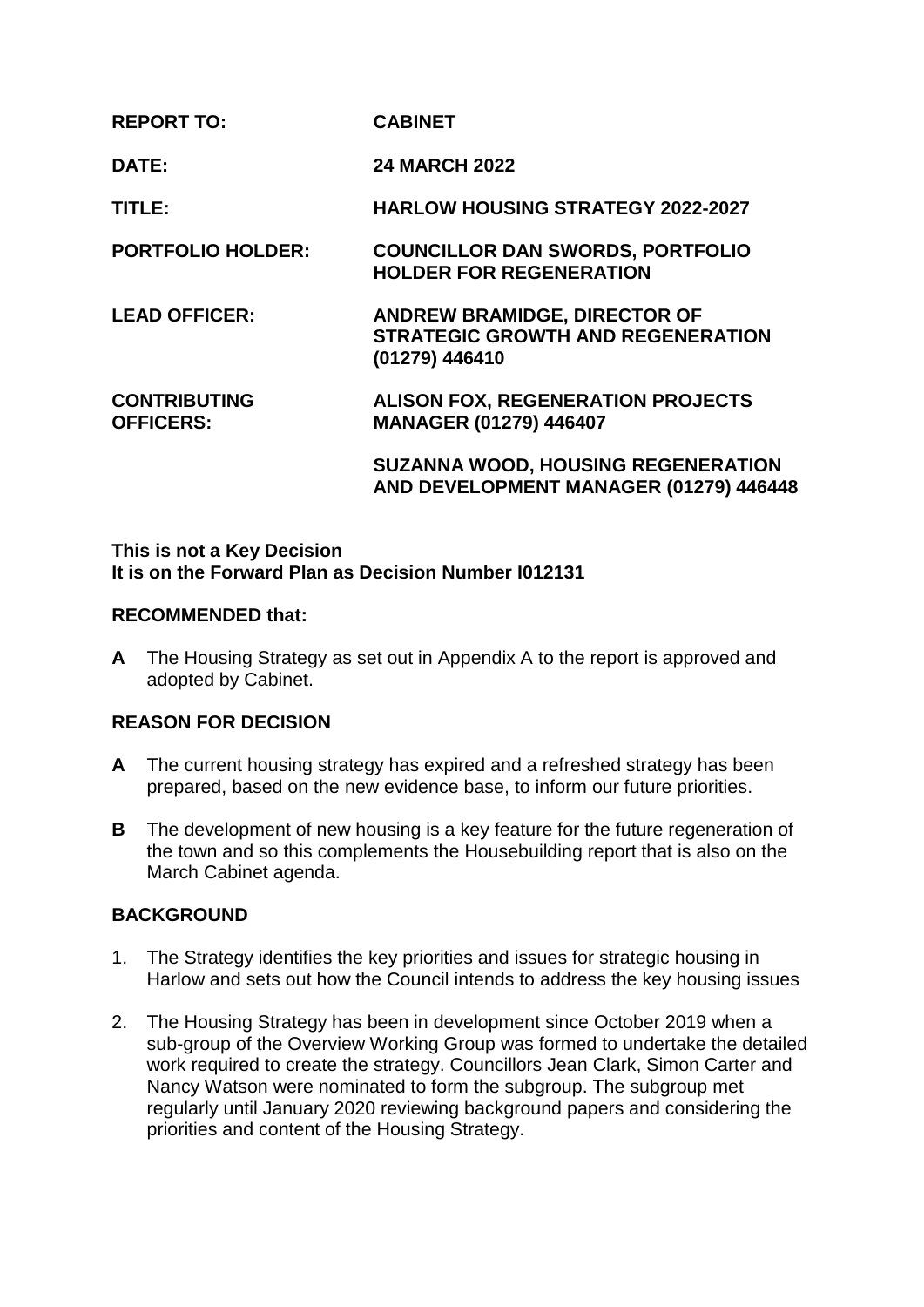- 3. A summary of the proposed content of the Housing Strategy was consulted on between 3<sup>rd</sup> February and 22<sup>nd</sup> March 2020 (a seven week period). The consultation was on the Council's website and promoted on the Council's social media and sent to the Council's relevant partners and other stakeholders, including registered providers and developers. Seventeen people completed the consultation survey demonstrating broad agreement with the outlined priorities and objectives outlined in the summary document.
- 4. Work paused on the development of the Housing Strategy in response to Covid and the need for staff to be involved in other key Council projects.
- 5. The Housing Strategy went to Cabinet Policy Development Working Group on 13<sup>th</sup> January 2022 and it was recommended to Cabinet for approval.
- 6. The Housing Strategy is included as Appendix A of this report. The Housing Strategy incorporates the key issues that the Council will prioritise for the next five years. The Housing Strategy is based on the detailed Evidence Base that covers the issues covered in the Housing Strategy in more depth. The Evidence Base is included as Appendix B for reference and Appendix C contains the Action Plan that flows from the Strategy.
- 7. Since the Cabinet Policy Development Working Group meeting, the Strategy document has undergone minor amendment to correct some typographical errors and to update the document to include references to the Levelling Up White Paper and the Council New Housebuilding Programme which is also being considered by Cabinet at the March meeting. A new Foreword has been provided to the document with the change of Portfolio Holder responsibility.

# **ISSUES/PROPOSALS**

- 8. The Housing Strategy identifies strategic housing priorities for the next five years and beyond. It provides an overarching vision that promotes suitable, accessible and sustainable housing provision, across all tenures to meet the needs of all our residents.
- 9. The four priorities are:
	- a) Creating a suitable supply of new housing to meet local housing needs
	- b) Address the needs of target and vulnerable groups
	- c) Improving housing in the private sector and
	- d) Supporting the regeneration of Harlow.
- 10. For each priority background information providing the context within Harlow is provided followed by a series of key actions that the Council will undertake in order to deliver against the priorities.
- 11. For the first priority of creating a suitable supply of housing to meet local housing needs the key issues of ensuring that affordable housing is delivered through the planning system and delivering a programme of Council Housebuilding is highlighted.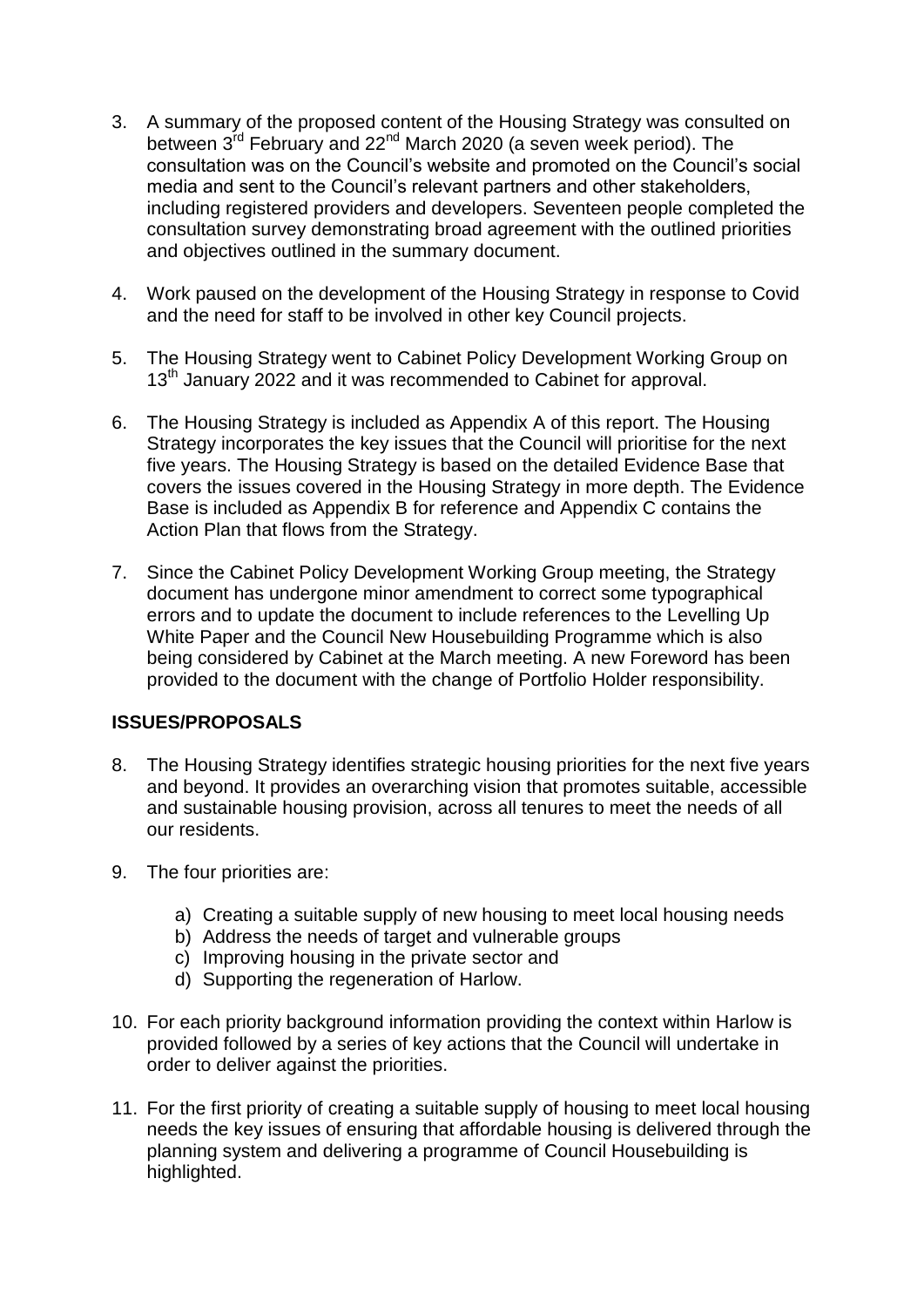- 12. The needs of the homeless, people with disabilities, older people, people under 35 years and key workers are highlighted under the second priority of addressing the needs of target and vulnerable groups.
- 13. Under the third priority of improving housing in the private sector the issues relating to substantial growth in the private rented sector, permitted developments, and affordability issues for local residents in terms of both purchasing a home or renting privately are highlighted.
- 14. The final priority demonstrates how housing can support the regeneration of Harlow. The growth ambitions of the town will be supported through the delivery of the right housing in the right place. The section links to work of the Harlow and Gilston Garden Town and the Town Centre Masterplan. It also demonstrates how housing can help deliver wider social benefits to the residents of the town such as supporting employment and skills opportunities, providing digital infrastructure as well as supporting net zero targets
- 15. The Housing Strategy will be monitored and reviewed on an annual basis.
- 16. It is recommended that the Housing Strategy is adopted by Cabinet.

### **IMPLICATIONS**

#### **Strategic Growth and Regeneration**

The Housing Strategy contains a robust evidence base to set the direction of the Council's own activities and of those in conjunction with our partners. It will provide the framework for the Council's housebuilding programme and identifies housing as central to the Council's Regeneration priorities.

#### **Author: Andrew Bramidge, Director of Strategic Growth and Regeneration**

#### **Finance**

The Strategy will help shape and influence the council's investment and financing decisions to enable aspects of the strategy to be delivered.

## **Author: Simon Freeman, Deputy to the Chief Executive and Director of Finance**

#### **Housing**

As outlined in the report. **Author: Andrew Murray, Director of Housing** 

# **Communities and Environment**

As contained within the report. **Author: Jane Greer, Director of Communities and Environment**

#### **Governance and Corporate Services**

The strategy sets out the proposed partnership working for which there are established governance arrangements.

**Author: Simon Hill, Director of Governance and Corporate Services**